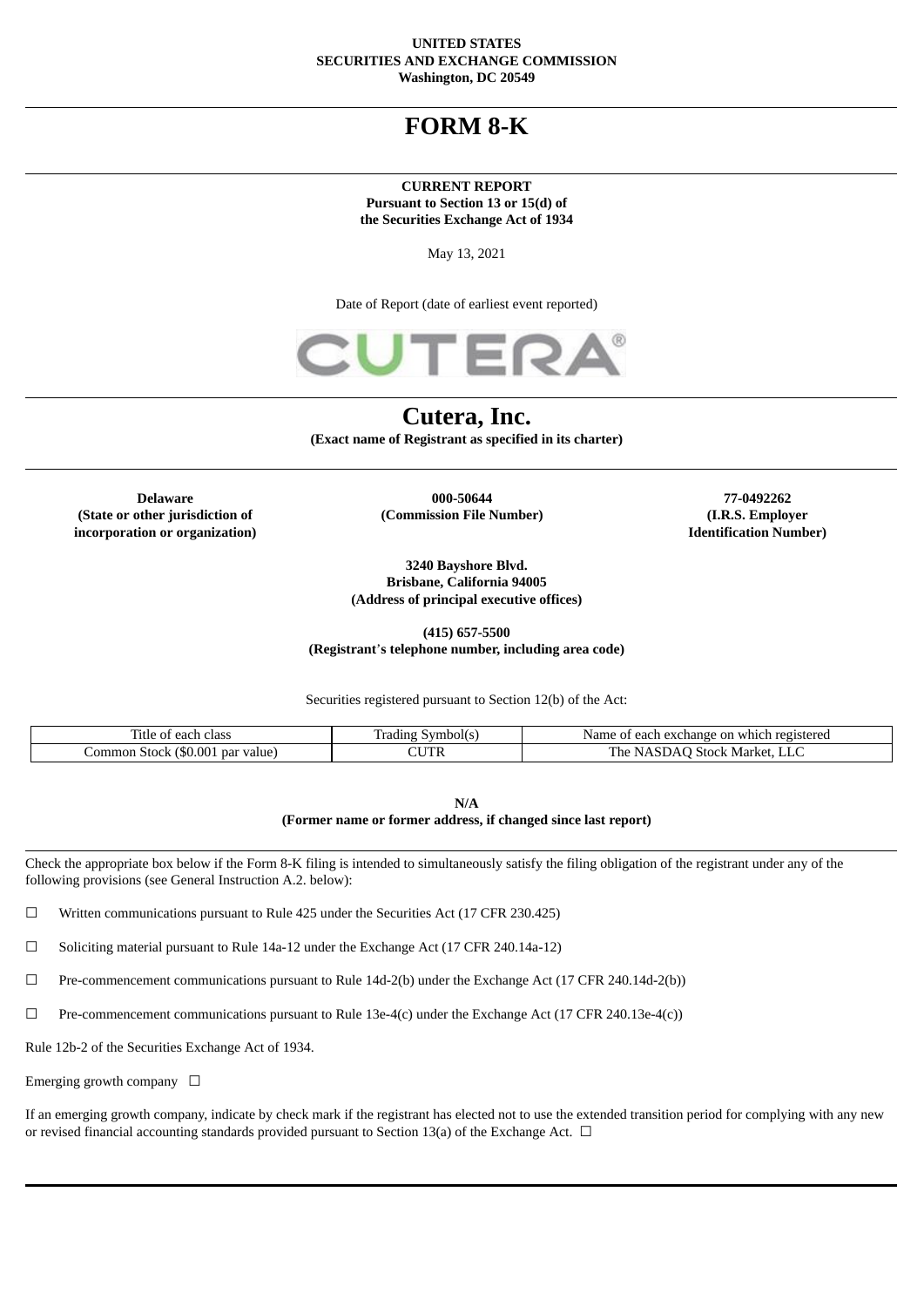## Item 5.02. Departure of Directors or Certain Officers; Election of Directors; Appointment of Certain Officers; Compensatory Arrangements of **Certain Officers.**

## **(d) Election of Director; Appointment of Committee Member**

On May 13, 2021, the Board of Directors (the "Board") of Cutera, Inc. (the "Company") approved an increase in the size of the Board by one director, from six to seven directors, and appointed Sheila Hopkins to the Board, effective May 17, 2021.

Ms. Hopkins currently serves as a director for Prestige Consumer Healthcare, a role she has held since 2015, where she also serves on the Audit, Nominating & Corporate Governance and Compensation and Talent Management Committees. Prior to 2015, Ms. Hopkins served as EVP and President, Global Vision Care for Bausch + Lomb, a healthcare company, from 2011 until her retirement in 2013. Prior to that, Ms. Hopkins spent 14 years at Colgate-Palmolive, a consumer products company, where she held several senior management positions including Vice President and General Manager, Personal Care, and Vice President, Global Business Development from 1997 to 2011. Ms. Hopkins previously served on the board of directors of Warnaco Inc., a leading apparel company, from 2003 to 2013, and on the board of directors of the Consumer Healthcare Products. Ms. Hopkins has also held senior marketing and sales positions at Procter & Gamble and Tambrands. Ms. Hopkins earned a B.A. in History from Wellesley College.

As a director, Ms. Hopkins will participate in the compensation program applicable to all non-employee directors, which is described under the heading "Director Compensation" in the Company's Definitive Proxy Statement relating to the Annual Meeting of Stockholders filed with the Securities and Exchange Commission on April 30, 2021.

Ms. Hopkins is expected to execute the Company's standard form of indemnification agreement. There is no arrangement or understanding between Ms. Hopkins and any other person pursuant to which Ms. Hopkins was appointed as a director of the Company. There are no family relationships between Ms. Hopkins and any director or executive officer of the Company, and, other than as described above, no transactions involving Ms. Hopkins that would require disclosure under Item 404(a) of Regulation S-K.

On May 17, 2021, the Company issued a press release announcing appointment of Ms. Hopkins to its Board. The press release is attached hereto as Exhibit 99.1.

| <b>Item 9.01</b>      | <b>Exhibits.</b>                                                             |
|-----------------------|------------------------------------------------------------------------------|
| <b>Exhibit</b><br>No. | <b>Exhibit Description</b>                                                   |
| 99.1                  | Press Release of Cutera, Inc. dated May 17, 2021.                            |
| 104                   | Cover Page Interactive Data File (embedded within the Inline XBRL document). |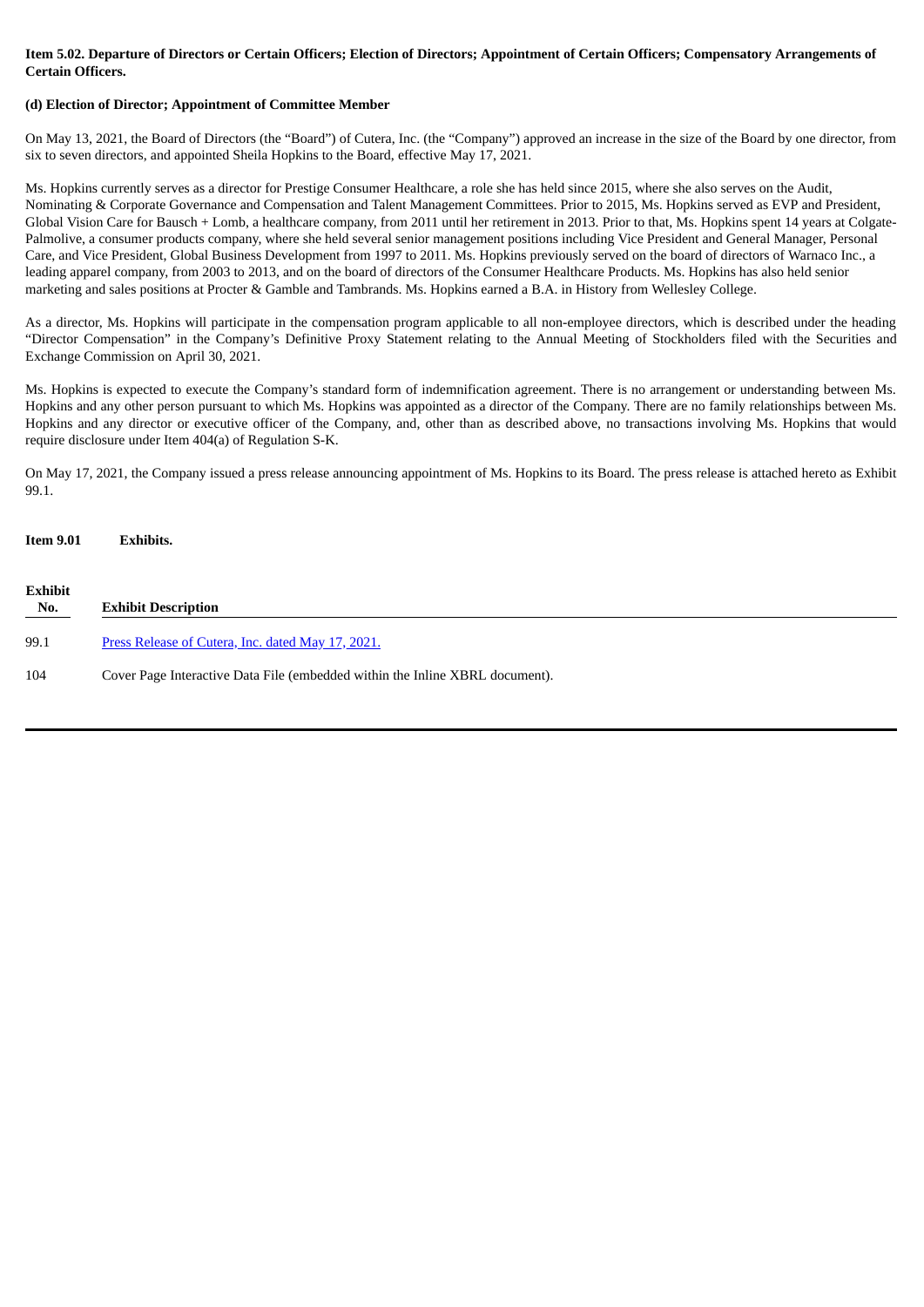# **SIGNATURES**

Pursuant to the requirements of the Securities Exchange Act of 1934, the registrant has duly caused this report to be signed on its behalf by the undersigned, thereunto duly authorized.

CUTERA, INC.

Date: May 17, 2021 /s/ *ROHAN SETH* 

Rohan Seth Chief Financial Officer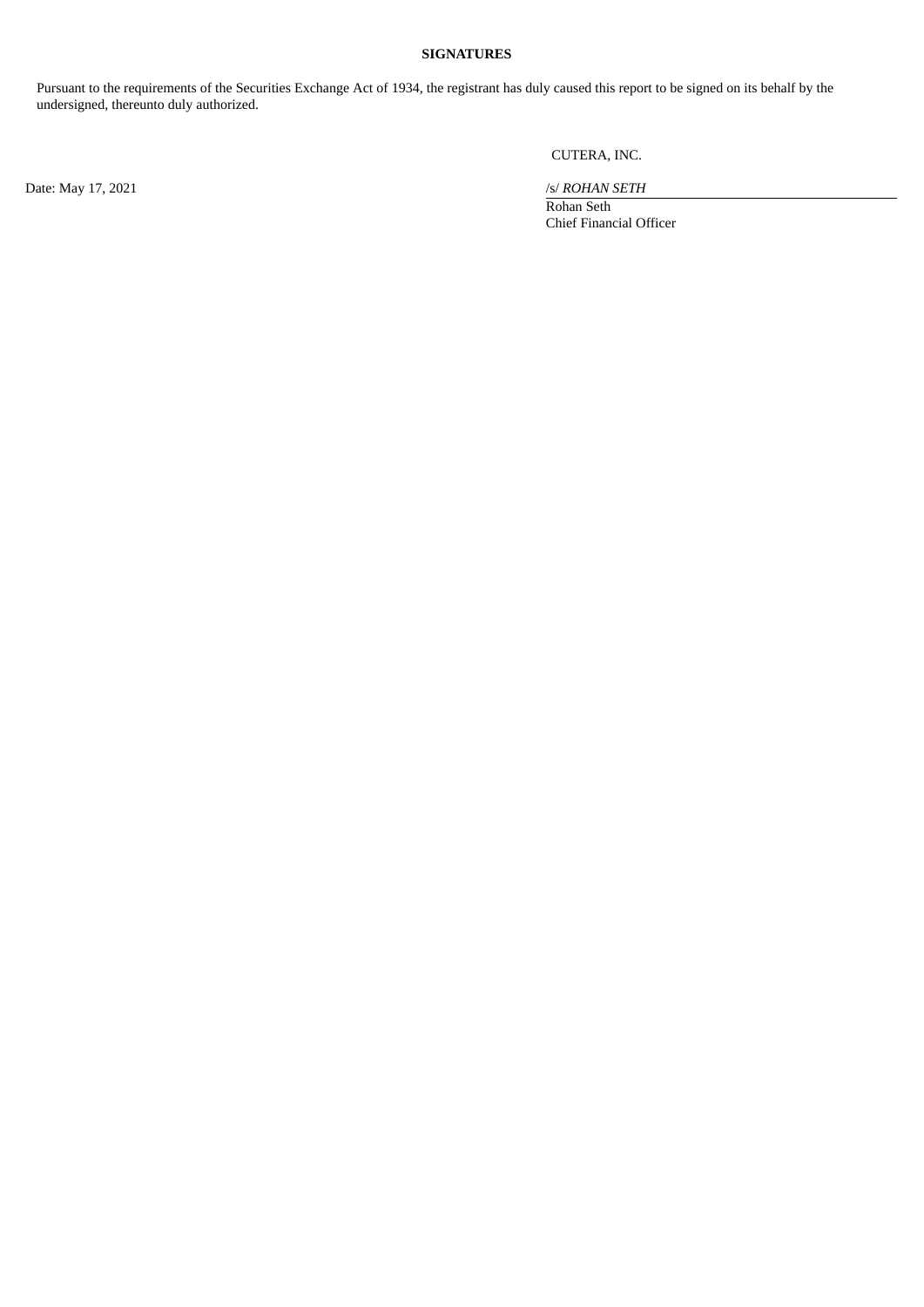<span id="page-3-0"></span>

# **Cutera Appoints Sheila Hopkins to its Board of Directors**

BRISBANE, Calif., -- (BUSINESSWIRE) –May 17, 2021 – Cutera, Inc. (NASDAQ: CUTR) ("Cutera" or the "Company"), a leading provider of energybased aesthetic systems for practitioners worldwide, today announced that Sheila Hopkins will be joining its Board of Directors, effective immediately.

"Sheila is an outstanding addition to our Board," commented J. Daniel Plants, Chairman of Cutera. "She is an accomplished executive with a keen strategic mind, which will be invaluable to the Company as Cutera enters the next phase of growth and evolution. We all look forward to working with Sheila."

"This is an exciting time to join the Cutera team given the Company's growth plans," said Ms. Hopkins. "I look forward to bringing my experience to the Board and helping solidify Cutera's position as a global leader in the aesthetics space."

Dave Mowry, Chief Executive Officer of Cutera, added: "I am thrilled to welcome Sheila to the Cutera Board. Her broad commercial experience at multinational organizations will benefit Cutera as we continue to expand our portfolio and pursue additional growth opportunities across our global footprint."

Ms. Hopkins currently serves on the Board of Directors of Prestige Consumer Healthcare and was previously a director of Warnaco, Inc. She served as Executive Vice President and President, Global Vision Care, for Bausch + Lomb from 2011 until her retirement in 2013. Prior to that, she spent 14 years at Colgate-Palmolive, where she held several senior management positions including Vice President and General Manager, Personal Care, and Vice President, Global Business Development. She has also held senior marketing and sales positions at Procter & Gamble and Tambrands.

Ms. Hopkins earned her Bachelor of Arts in History from Wellesley College.

#### About Cutera

Brisbane, California-based Cutera is a leading provider of laser and other energy-based aesthetic systems for practitioners worldwide. Since 1998, Cutera has been developing innovative, easy-to-use products that enable physicians and other qualified practitioners to offer safe and effective aesthetic treatments to their patients. For more information, call 1-888-4CUTERA or visit www.cutera.com.